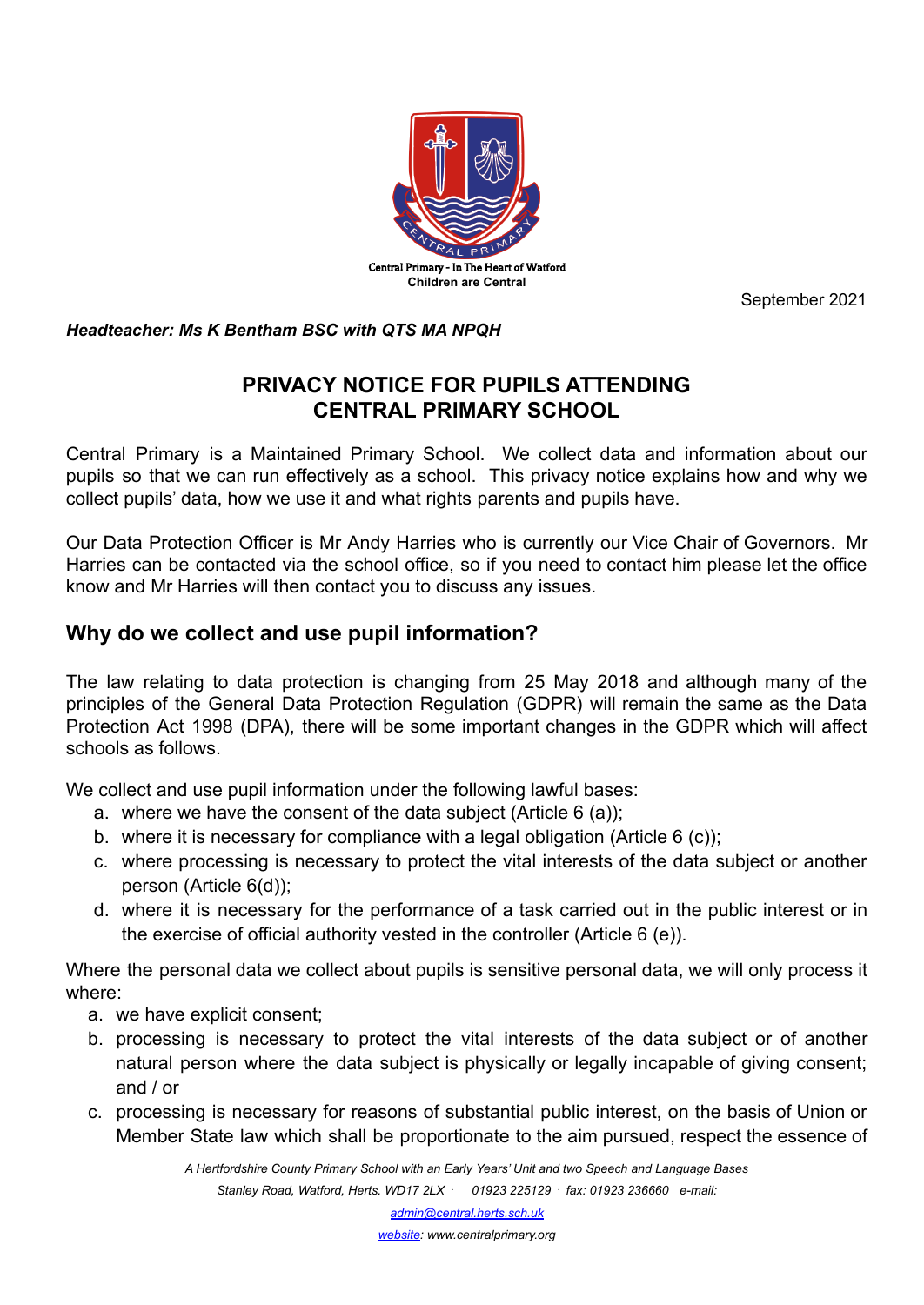the right to data protection and provide for suitable and specific measures to safeguard the fundamental rights and the interests of the data subject.

Please see our Data Protection Policy for a definition of sensitive personal data. We use the pupil data to support our statutory functions of running a school, in particular:

- a. to decide who to admit to the school;
- b. to maintain a waiting list;
- c. to support pupil learning;
- d. to monitor and report on pupil progress;
- e. to provide appropriate pastoral care;
- f. to assess the quality of our services;
- g. to comply with the law regarding data sharing;
- h. for the protection and welfare of pupils and others in the school;
- i. for the safe and orderly running of the school;
- j. to promote the school;
- k. to communicate with parents / carers.

## **The categories of pupil information that we collect, hold and share include:**

- a. Personal information (such as name, unique pupil number and address);
- b. Characteristics (such as ethnicity, language, medical conditions, nationality, country of birth and free school meal eligibility);
- c. Attendance information (such as sessions attended, number of absences and absence reasons)
- d. Contact information for parents, carers and emergency contacts and communication with these people
- e. Assessment Information
- f. Safeguarding information
- g. Special Educational Needs
- h. Exclusion and Behavioural Information

From time to time and in certain circumstances, we might also process personal data about pupils, some of which might be sensitive personal data, including information about criminal proceedings / convictions, information about sex life and sexual orientation, child protection / safeguarding. This information is not routinely collected about pupils and is only likely to be processed by the school in specific circumstances relating to particular pupils, for example, if a child protection issue arises or if a pupil is involved in a criminal matter. Where appropriate, such information may be shared with external agencies such as the child protection team at the Local *A Hertfordshire County Primary School with an Early Years' Unit and two Speech and Language Bases*

*Stanley Road, Watford, Herts. WD17 2LX* **.** *01923 225129* **.** *fax: 01923 236660 e-mail:*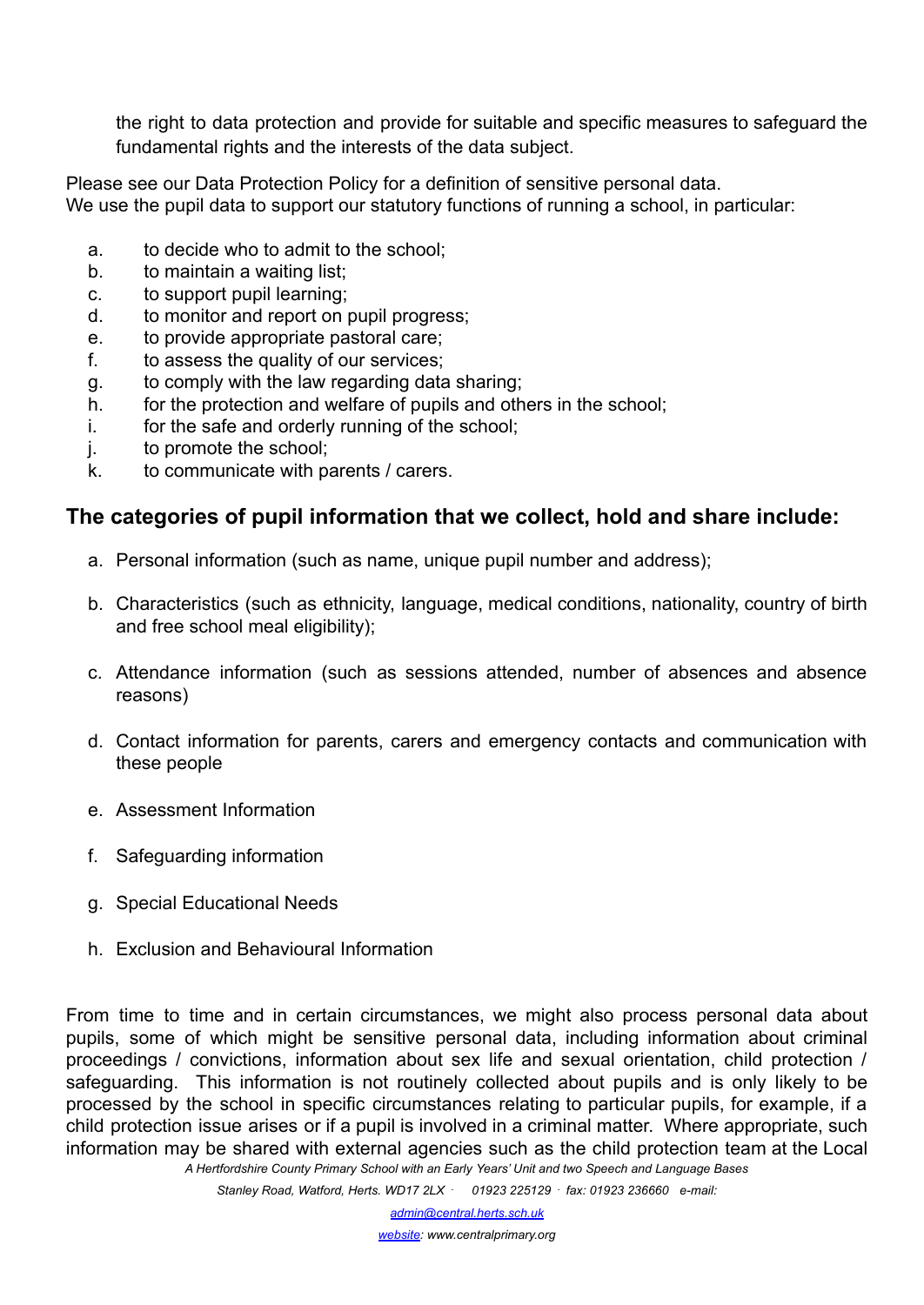Authority, the Local Authority Designated Officer and / or the Police. Such information will only be processed to the extent that it is lawful to do so and appropriate measures will be taken to keep the data secure.

We collect information about pupils when they join the school and update it during their time on the roll as and when new information is acquired.

## **Collecting pupil information**

Whilst the majority of pupil information you provide to us is mandatory, some of it is provided to us on a voluntary basis. In order to comply with the General Data Protection Regulation, we will inform you whether you are required to provide certain pupil information to us or if you have a choice in this. Where appropriate, we will ask parents for consent to process personal data where there is no other lawful basis for processing it, for example where we wish to use photos or images of pupils on our website or on social media to promote school activities or if we want to ask your permission to use your information for marketing purposes. Parents / pupils may withdraw consent at any time.

In addition, the School also uses CCTV cameras around the school site for security purposes and for the protection of staff and pupils. CCTV footage may be referred to during the course of disciplinary procedures (for staff or pupils) or investigate other issues. CCTV footage involving pupils will only be processed to the extent that it is lawful to do so. Please see our CCTV policy for more details.

### **Storing pupil data**

We hold pupil data for the time the pupils are in the school and for a year after their transfer. SIMS records are archived and maintained until the education of the child. Pupil Data and relevant documents are transferred to Secondary Schools at transition.

A significant amount of personal data is stored electronically, for example, on our MIS database. Some information may also be stored in hard copy format.

Data stored electronically may be saved on a [cloud] based system which may be hosted in a different country.

## **Who do we share pupil information with?**

We routinely share pupil information with:

- schools that pupils attend after leaving us;
- our local authority Hertfordshrie County Council
- $\bullet$  a pupil's home local authority (if different);
- the Department for Education (DfE);
- school governors / trustees;
- exam boards;

From time to time, we may also share pupil information other third parties including the following:

*A Hertfordshire County Primary School with an Early Years' Unit and two Speech and Language Bases Stanley Road, Watford, Herts. WD17 2LX* **.** *01923 225129* **.** *fax: 01923 236660 e-mail:*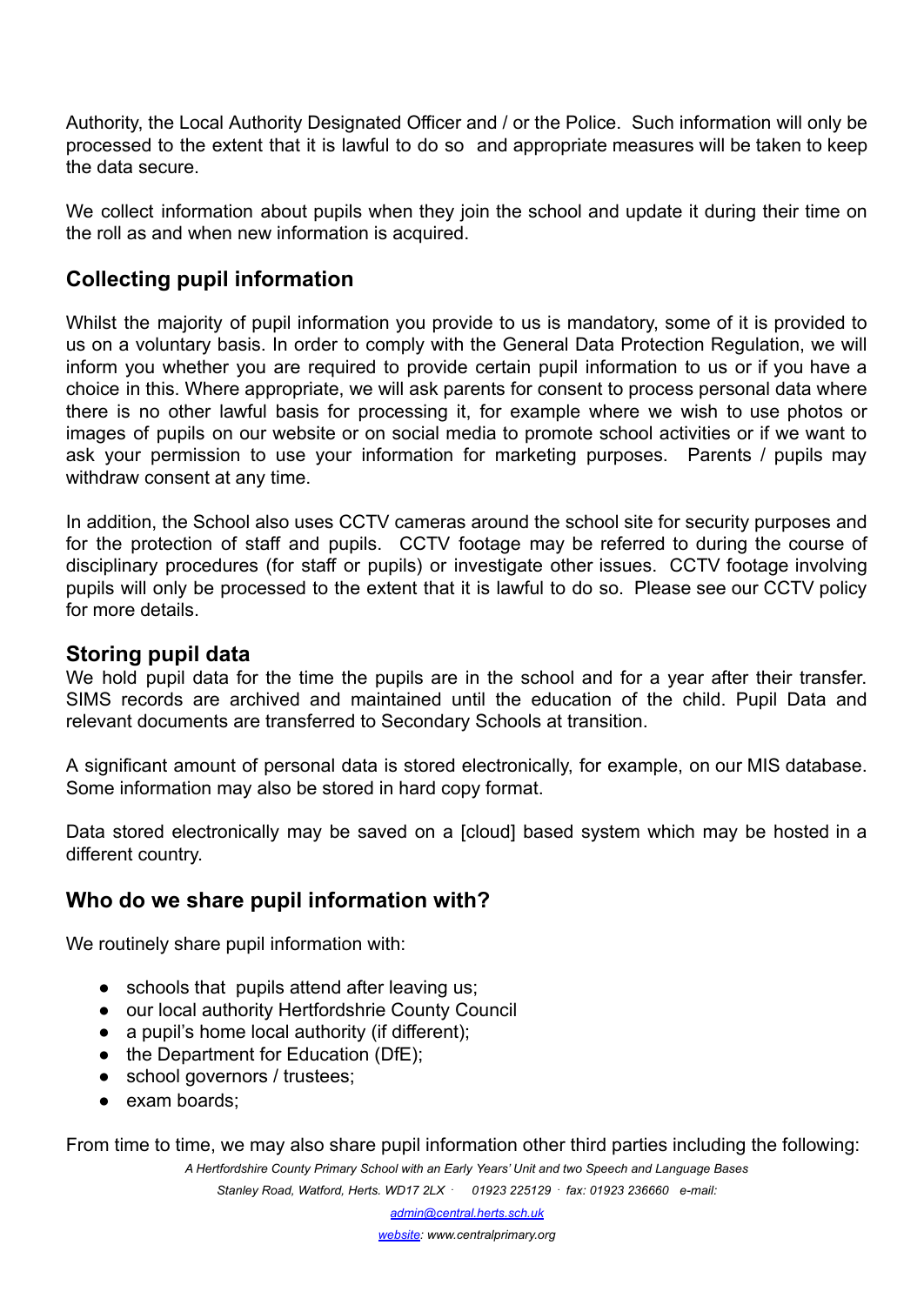- the Police and law enforcement agencies;
- NHS health professionals including the school nurse, educational psychologists,
- Education Welfare Officers:
- Courts, if ordered to do so;
- the National College for Teaching and Learning:
- the Joint Council for Qualifications;
- Prevent teams in accordance with the Prevent Duty on schools;
- other schools, for example, if we are negotiating a managed move and we have your consent to share information in these circumstances;
- our HR providers, for example, if we are seeking HR advice and a pupil is involved in an issue;
- our legal advisors;
- our insurance providers / the Risk Protection Arrangement;
- School Health Services
- Children's Services

Some of the above organisations may also be Data Controllers in their own right in which case we will be jointly controllers of your personal data and may be jointly liable in the event of any data breaches.

In the event that we share personal data about pupils with third parties, we will provide the minimum amount of personal data necessary to fulfil the purpose for which we are required to share the data.

#### **Why we share pupil information**

We do not share information about our pupils with anyone without consent unless the law allows us to do so.

We share pupils' data with the Department for Education (DfE) on a statutory basis. This data sharing underpins school funding and educational attainment policy and monitoring.

We are required to share information about our pupils with our local authority (LA) and the Department for Education (DfE) under section 3 of The Education (Information About Individual Pupils) (England) Regulations 2013.

### **Data collection requirements:**

To find out more about the data collection requirements placed on us by the Department for Education (for example; via the school census) go to <https://www.gov.uk/education/data-collection-and-censuses-for-schools>.

## **The National Pupil Database (NPD)**

The NPD is owned and managed by the Department for Education and contains information about pupils in schools in England. It provides invaluable evidence on educational performance to inform independent research, as well as studies commissioned by the Department. It is held in

> *A Hertfordshire County Primary School with an Early Years' Unit and two Speech and Language Bases Stanley Road, Watford, Herts. WD17 2LX* **.** *01923 225129* **.** *fax: 01923 236660 e-mail:*

> > *admin@central.herts.sch.uk*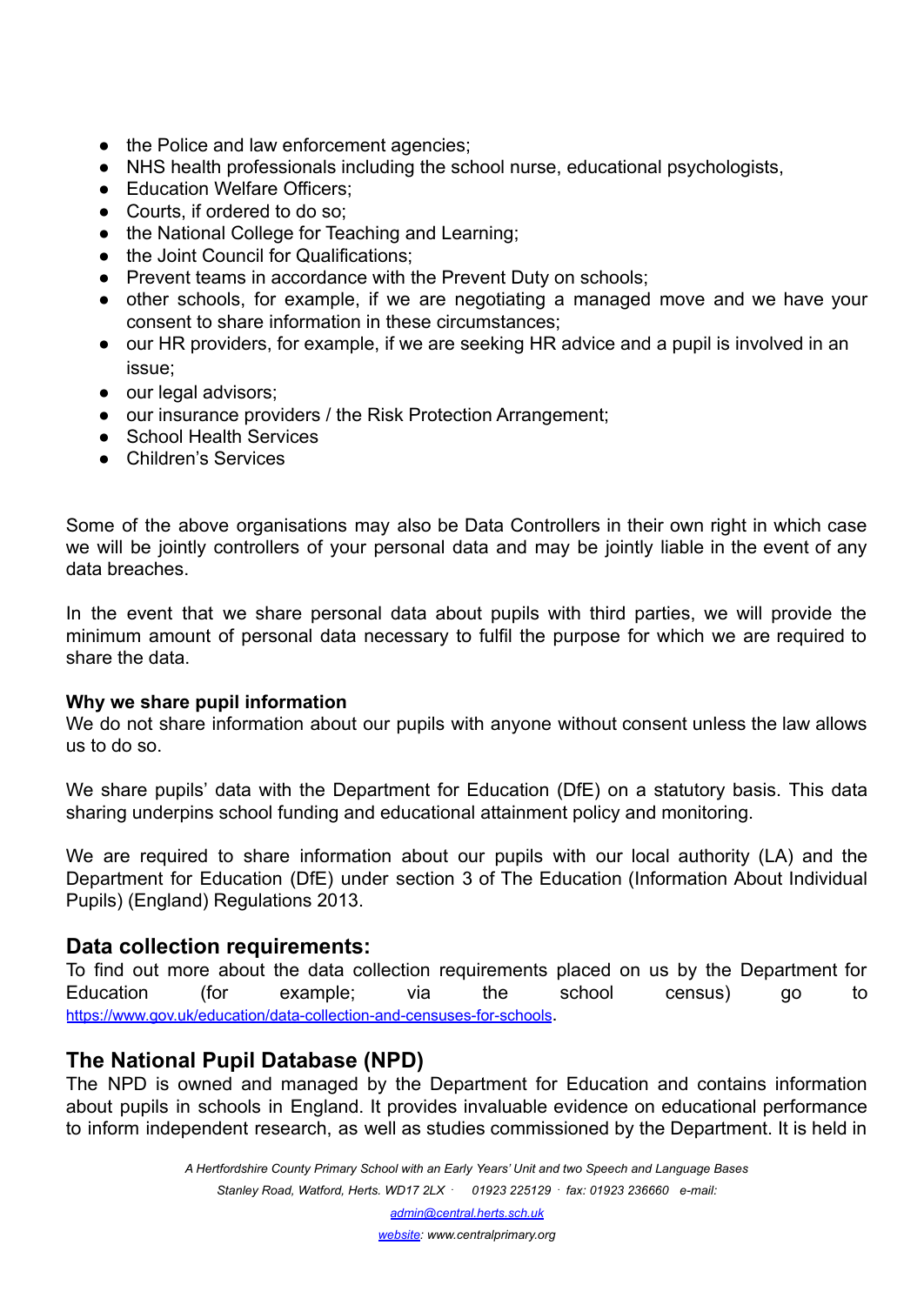electronic format for statistical purposes. This information is securely collected from a range of sources including schools, local authorities and awarding bodies.

We are required by law, to provide information about our pupils to the DfE as part of statutory data collections such as the school census and early years' census. Some of this information is then stored in the NPD. The law that allows this is the Education (Information About Individual Pupils) (England) Regulations 2013.

To find out more about the pupil information we share with the department, for the purpose of data collections, go to <https://www.gov.uk/education/data-collection-and-censuses-for-schools>.

To find out more about the NPD, go to [https://www.gov.uk/government/publications/national-pupil-database-user-guide-and-supporting-informatio](https://www.gov.uk/government/publications/national-pupil-database-user-guide-and-supporting-information) [n](https://www.gov.uk/government/publications/national-pupil-database-user-guide-and-supporting-information).

The department may share information about our pupils from the NPD with third parties who promote the education or well-being of children in England by:

- conducting research or analysis
- producing statistics
- providing information, advice or guidance

The DfE has robust processes in place to ensure the confidentiality of our data is maintained and there are stringent controls in place regarding access and use of the data. Decisions on whether DfE releases data to third parties are subject to a strict approval process and based on a detailed assessment of:

- who is requesting the data;
- the purpose for which it is required;
- the level and sensitivity of data requested; and
- the arrangements in place to store and handle the data.

To be granted access to pupil information, organisations must comply with strict terms and conditions covering the confidentiality and handling of the data, security arrangements and retention and use of the data.

For more information about the department's data sharing process, please visit: <https://www.gov.uk/data-protection-how-we-collect-and-share-research-data>

For information about which organisations the department has provided pupil information, (and for which project), please visit the following website: <https://www.gov.uk/government/publications/national-pupil-database-requests-received>

To contact DfE: <https://www.gov.uk/contact-dfe>

# **Requesting access to your personal data**

*A Hertfordshire County Primary School with an Early Years' Unit and two Speech and Language Bases Stanley Road, Watford, Herts. WD17 2LX* **.** *01923 225129* **.** *fax: 01923 236660 e-mail:*

*admin@central.herts.sch.uk*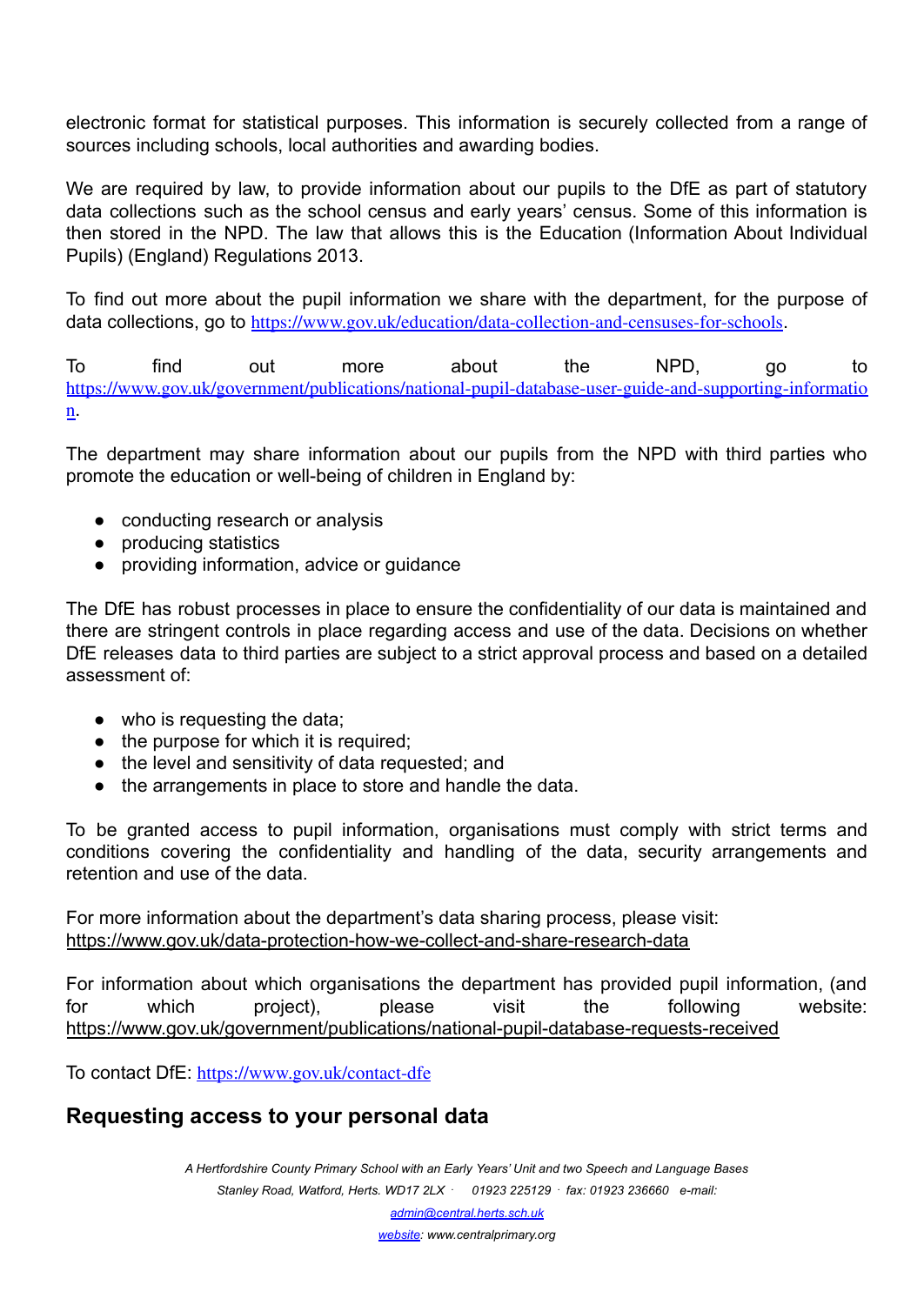Under data protection legislation, parents and pupils have the right to request access to information about them that we hold ("Subject Access Request"). Where a child does not have the maturity to make their own requests for personal data, parents may do so on their behalf in a primary school setting. To make a request for your child's personal data, or be given access to your child's educational record, contact Mr Andy Harries our Data Protection Officer, although any written request for personal data will be treated as a Subject Access Request.

Subject to the section below, the legal timescales for the School to respond to a Subject Access Request is one calendar month. As the School has limited staff resources outside of term time, we encourage parents / pupils to submit Subject Access Requests during term time and to avoid sending a request during periods when the School is closed or is about to close for the holidays where possible. This will assist us in responding to your request as promptly as possible. [For further information about how we handle Subject Access Requests, please see our Data Protection Policy.

Parents of pupils who attend a maintained school have a separate statutory right to access their child's educational record. Upon receipt of a written request for a pupil's educational record, the School will respond to it within 15 school days. This is an independent legal right of parents which falls outside of the GDPR, therefore a pupil's consent is not required even if a pupil is able to make their own decisions in relation to their personal data unless a court order is in place which states otherwise.

The term "parent" is widely defined in education law to include the natural or adoptive parents (regardless of whether parents are or were married, whether a father is named on a birth certificate or has parental responsibility for the pupil, with whom the pupil lives or whether the pupil has contact with that parent), and also includes non-parents who have parental responsibility for the pupil, or with whom the pupil lives. It is therefore possible for a pupil to have several "parents" for the purposes of education law.

You also have the right to:

- object to processing of personal data that is likely to cause, or is causing, damage or distress;
- prevent processing for the purpose of direct marketing;
- object to decisions being taken by automated means;
- in certain circumstances, have inaccurate personal data rectified, blocked, erased or destroyed; and
- claim compensation for damages caused by a breach of the our data protection responsibilities.

If you have a concern about the way we are collecting or using your personal data, you should raise your concern with us in the first instance or directly to the Information Commissioner's Office at <https://ico.org.uk/concerns/>

### **Contact:**

If you would like to discuss anything in this privacy notice, please contact Mr Andy Harries c/o Central Primary School

> *A Hertfordshire County Primary School with an Early Years' Unit and two Speech and Language Bases Stanley Road, Watford, Herts. WD17 2LX* **.** *01923 225129* **.** *fax: 01923 236660 e-mail:*

> > *admin@central.herts.sch.uk*